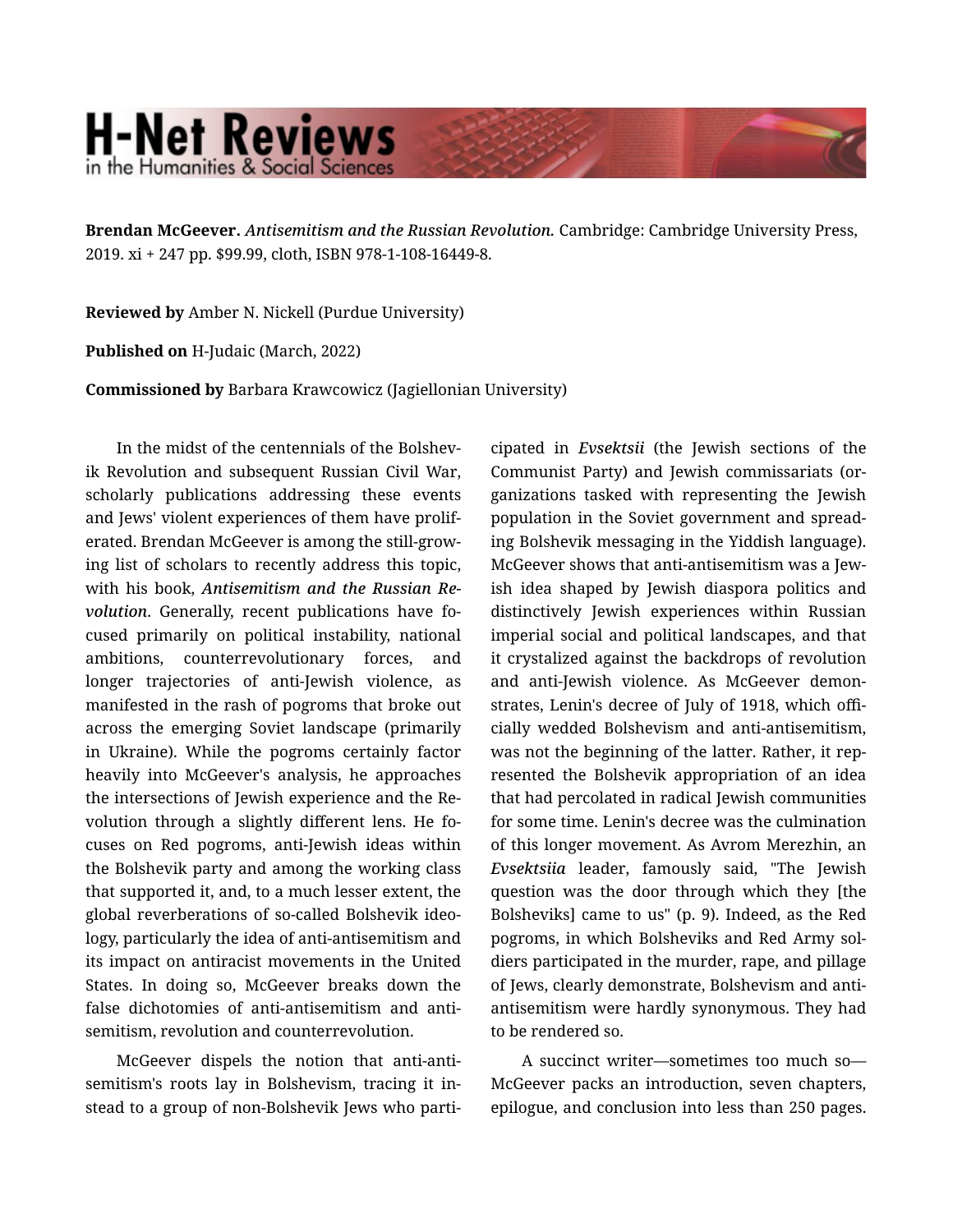His overarching organization is chronological, starting in 1917 and moving through the tumultu‐ ous year of 1919. The bulk of the chapters focus on 1919. McGeever's primary argument is processoriented; thus, this organizational scheme suits his assertions quite well. While not the primary thrust of this text, the first four chapters, taken together, offer a contribution to current understandings of the construction of the Judeo-Bolshevik myth and underscore the fallacies of *Żydokomuna* (the claim that all Jews collaborated with the Soviet regime and/or were the primary drivers of Bolshevism). They focus on the Red pogroms of 1918, which are more often than not overshadowed by the unpre‐ cedented violence of 1919, as well as responses to them within predominantly non-Bolshevik Jewish political bodies and the Bolshevik party. McGeever clearly demonstrates the existence of anti-Jewish sentiments among the working class and growing Red Army ranks. Here, antisemitism often became the populist terrain on which Bolsheviks and the toiling masses met. Recognizing this phenomenon, key Bolsheviks were initially hesitant to legislate anti-antisemitism, perceiving is as a much smaller part of a larger revolution. Instead, a group of dedicated, mostly Menshevik and Bundist, Jews, like Zvi Fridliand and Il'ia Dobkovskii, under the leadership of the Bolshevik true believer Semon Dimanshtein, began conceiving ways to enact and enforce policies of anti-antisemitism. For these men, anti-antisemitism was the revolution.

While McGeever is a sociologist, *Antisemitism and the Russian Revolution* is a truly interdiscip‐ linary work, excellently fusing the methods and theories of history, sociology, psychology, and political science. McGeever offers a relevant con‐ tribution to each one of these fields. However, as with any interdisciplinary work, he occasionally omits or glosses over information and theory that, when viewed from any single discipline, seems crucial. For example, his five-page address of anti-Jewish violence, anti-Jewish ideas, and their inter‐ sections with socialist movements prior to 1917 left this reader (a historian) with more questions than answers. If, as McGeever argues, anti-anti‐ semitism is the culmination of Jewish ideas and experience over time, which is certainly believable, why are these developments treated as an af‐ terthought and occasional flavor for individual biographies? A deeper dive into this historical con‐ text and its nuances across the Russian Empire and its Jewish communities (both profoundly di‐ verse entities) would have strengthened McGeever's claims. Nonetheless, McGeever's archival work and documentary analysis stand up to critique. Working predominantly in Russian and English, and to a much lesser extent in Yid‐ dish, McGeever combines materials from fourteen archives in Russia, Ukraine, the United States, Ger‐ many, and the United Kingdom. As is to be expec‐ ted, a large swath of these materials comes from archives located in contemporary Russia. How‐ ever, considering the actual geography of the pogroms and Jewish settlement in the former Rus‐ sian Empire, one would have expected McGeever to address more materials both from Ukraine and in the Ukrainian language. This would have only strengthened his claims that anti-antisemitism de‐ veloped in the political, social, and geographic peripheries of the emerging Soviet Union.

In the conclusion, McGeever offers his inter‐ pretation of the larger contemporary implications of the Russian Revolution, radical Jewish grass‐ roots organization, and the anti-antisemitism movement. While only briefly alluded to in the in‐ troduction and body of the text, McGeever asserts that these developments could and perhaps should serve as a blueprint for socialist revolution and marrying antiracist ideas on the left. To a his‐ torian well versed in the events that followed the Russian Revolution and Civil War, the long and vi‐ olent aftereffects of the Judeo-Bolshevik myth, people's very lived experiences under communist regimes, and contemporary racism and antisemit‐ ism in eastern Europe, this interpretation does not sit particularly well. Moreover, McGeever's confla‐ tion of racial antisemitism, anti-Jewish ideas, and racism is problematic. Nonetheless, McGeever

2